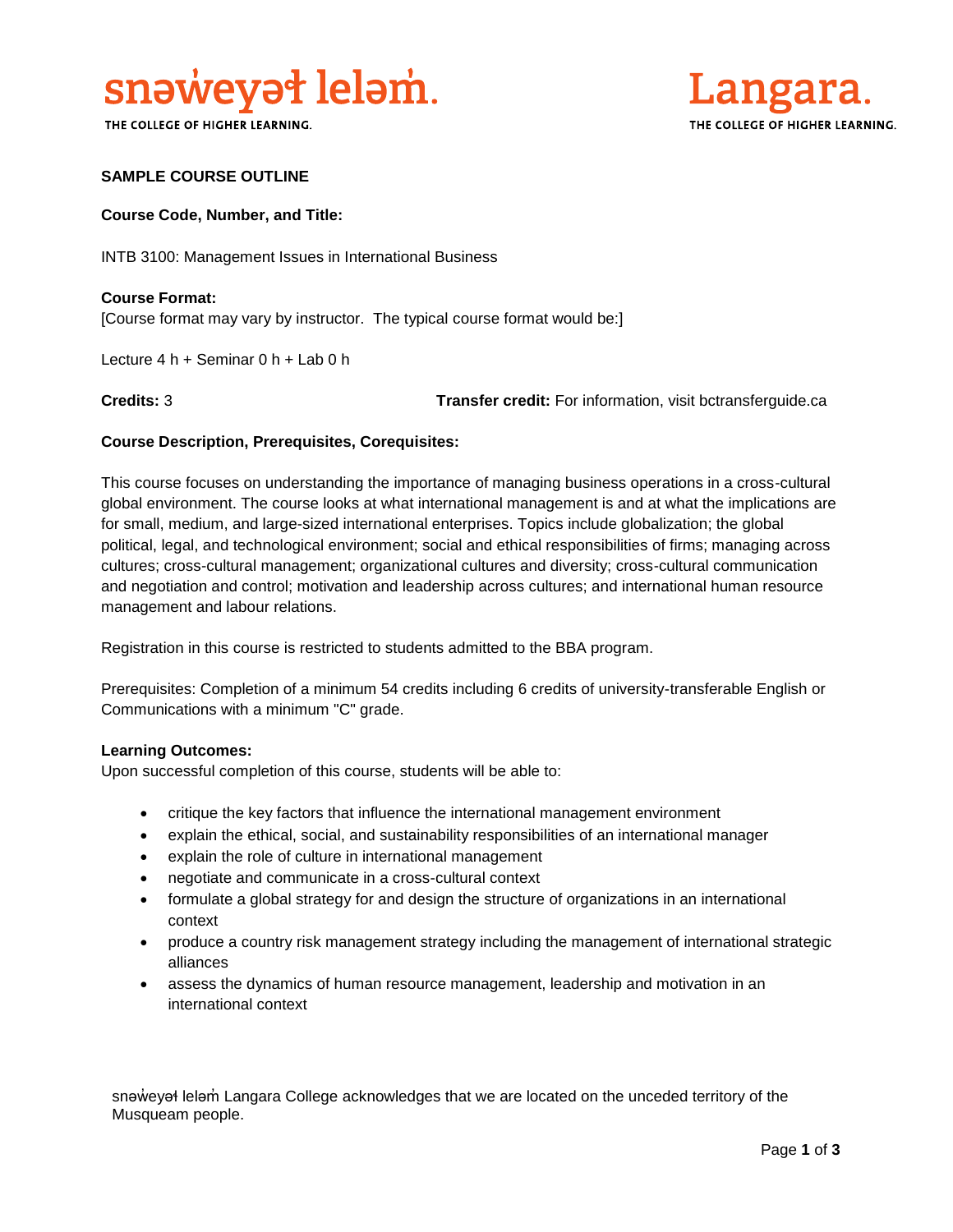

THE COLLEGE OF HIGHER LEARNING.



# **Instructor(s): TBA Office: TBA Phone: 604 323 XXXX Email: TBA**

**Office Hours: TBA** 

### **Textbook and Course Materials:**

[Textbook selection may vary by instructor. An example of texts and course materials for this course might be:}

Deresky, Helen. "International Management: Managing Across Borders and Cultures", 9th edition. 2017. Pearson.

Note: *This course may use an electronic (online) instructional resource that is located outside of Canada*  for mandatory graded class work. You may be required to enter personal information, such as your name *and email address, to log in to this resource. This means that your personal information could be stored on servers located outside of Canada and may be accessed by U.S. authorities, subject to federal laws. Where possible, you may log in with an email pseudonym as long as you provide the pseudonym to me so I can identify you when reviewing your class work.* 

**Assessments and Weighting: Final Exam** 25% **Other Assessments % (An example of other assessments might be:) %**

Midterm Exam: 20% Assignments: 20% Project: 15% Other: 20%

Number of assignments: 4

Number and variety of writing assignments: case analysis, term project and assignments

Proportion of individual and group work: Individual: 50% Group: 50%

**Grading System:** Letter grade Specific grading schemes will be detailed in each course section outline.

*This generic outline is for planning purposes only.*